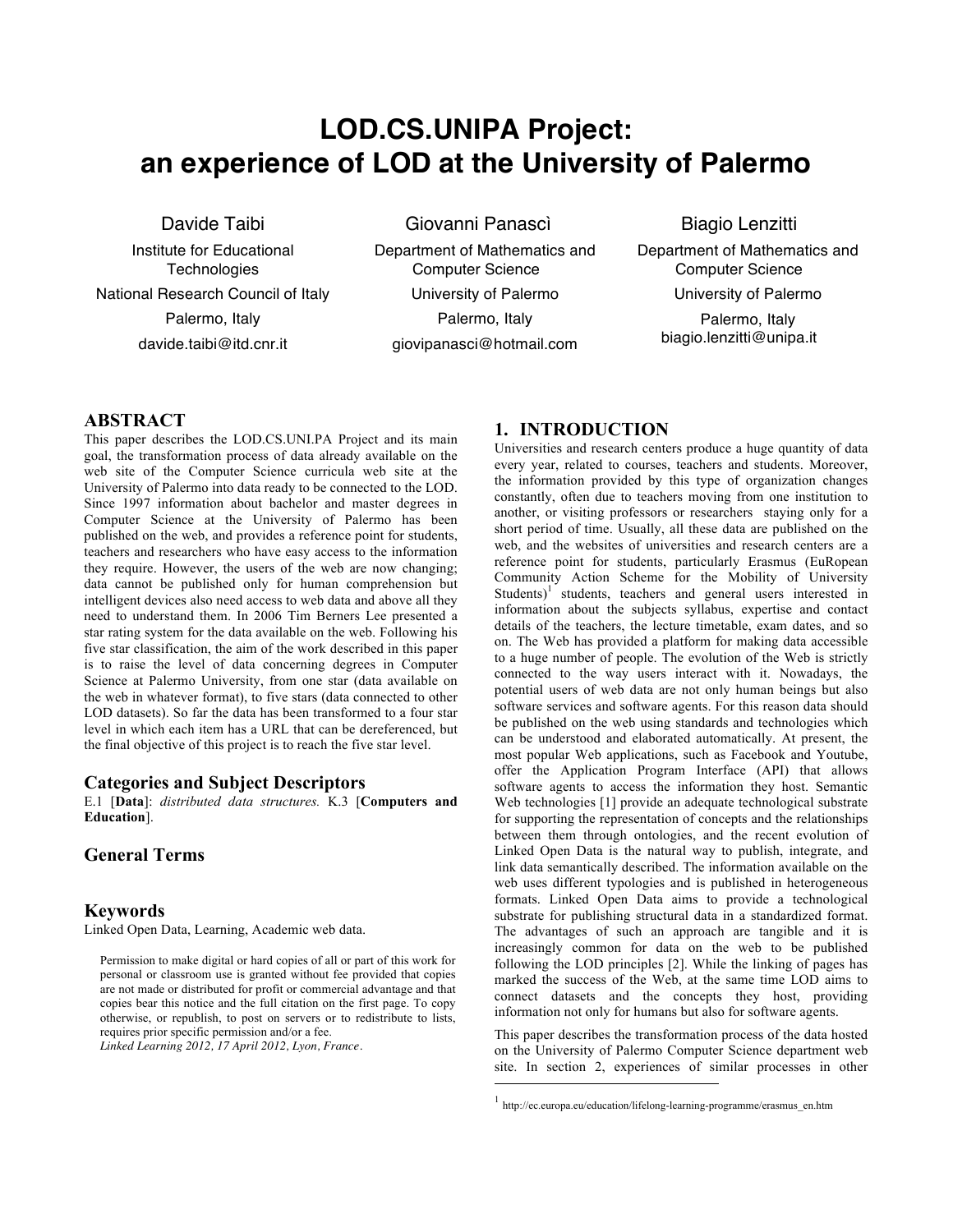institutions are analyzed, taking into consideration not only the most well-known project in the LOD scenario but also two Italian projects that deal with university and research center data. Section 3 explains the process of transformation, providing a description of the ontology designed, the tools used and the endpoint developed to access the data. In section 4 future developments are proposed, as at present the transformed data are not ready to be included in the Linked Data cloud. In fact to satisfy all the four linked data principles, it is necessary to provide more links with the dataset in the cloud, and some suggestions on how to achieve this aim are presented.

# **2. RELATED EXPERIENCES**

Many universities and research centers have embarked on projects which aim to expose semantic representations of their data. The most significant of these are already represented by a node in the Linked Open Data cloud<sup>2</sup>. The advantages of the Linked Data approach, in which the concepts expressed in the datasets are semantically linked, have a considerable impact in the academic world, as witnessed by the numbers of experiences already undertaken. The Linked Data provides a way of connecting data that by their very nature are already linked. Universities are connected via publications and common research interests, and these data are public and available on the web, in most cases on institutional web sites using traditional web technologies. It is important to note that the majority of Linked Data initiatives at universities have been carried out in the UK. An analysis of the Italian scenario shows that even though many projects using LD have been developed for government data, only a few have been implemented for university or research center data (CNR and LOIUS are the most notable).

The following list highlights some of the most significant projects in this area:

- The Lucero project<sup>3</sup>: this project is promoted by The Open University of Milton Keynes (UK). It allows access to a dataset of public data concerning The Open University publications, course materials, podcasts and video lessons. Many applications have been built upon the datasets to demonstrate the usefulness of structured data in a semantic format.
- The open data platform of the National Research Council of Italy (CNR) [3] uses a Linked Open Data compliant format to publish information related to structural organization, administrative data and personnel data for the whole CNR. Applications to browse data and facilitate visualization and research have also been provided.
- $LODUM<sup>4</sup>$  project: this project aims to publish the University of Munster data on the LOD. One of the applications developed on the semantically structured data is the productivity map on Google Earth, in which the height of the university buildings is directly proportional to the number of publications produced by the researchers working in the building.

j

- $LOIUS<sup>5</sup>$  project: the data published by the Statistical Office of the Italian Ministry of Education, University and Research (MIUR), are represented following the principles of the Linked Open Data, using semantic technologies. This data mainly concerns the number of graduate students from each university,
- The University of Sheffield's Department of Computer Science has developed a project to provide access to data concerning members of staff, research groups, and publications [4]. This information is represented using semantic web technologies following the principle of Linked Data.

In the United Kingdom the use of Linked Data to publish university data is becoming increasingly common. Besides the experiences cited in the list above, the universities of Lincoln $6$ ,  $Ox$  ford<sup>7</sup> and Southampton<sup>8</sup> have already exposed their data using the LOD approach.

# **3. LOD.CS.UNI.PA Project**

# **3.1 The data available at the degrees in Computer Science of Palermo University**

Since 1997 the University of Palermo has published information on the web about university staff, research groups, didactic groups, faculties and departments. Today, each department provides information about its own staff and courses. And for each course, more detailed information concerning timetables and course syllabuses is directly managed. However, this information is generally structured in a format that cannot be interpreted semantically and is generally published on the web in pdf or doc format, with the exception of a few engineering, science and economics websites which provide the information in html format. For example, the web page for computer science degrees is called CISI (in Italian "Consiglio Interclasse Scienze Informatiche") and has been on the web since 2003.

The successful experiences reported in section 2, highlight the need for data to be properly revised and provided with a semantic representation according to Semantic Web and LOD principles. The aim of the LOD.CS.UNI.PA Project is to raise the level of the data in line with the star rating system proposed by Tim-Berners-Lee in 2006 [5]:

- 1. make your stuff available on the web (whatever format)
- 2. make it available as structured data (e.g. excel instead of image scan of a table)
- 3. use non-proprietary format (e.g. csv instead of excel)
- 4. use URLs to identify things, so that people can point at your stuff
- 5. link your data to other people's data to provide context

At present the CISI data are available on the web in an unstructured format so they have only one star, but to satisfy the

 $\overline{a}$ 

<sup>2</sup> http://richard.cyganiak.de/2007/10/lod

<sup>3</sup> http://lucero-project.info

 $4$  http://lodum.de/

<sup>5</sup> http://sw.unime.it/loius/info.html

<sup>6</sup> http://data.lincoln.ac.uk/

<sup>7</sup> http://data.ox.ac.uk/

<sup>8</sup> http://data.southampton.ac.uk/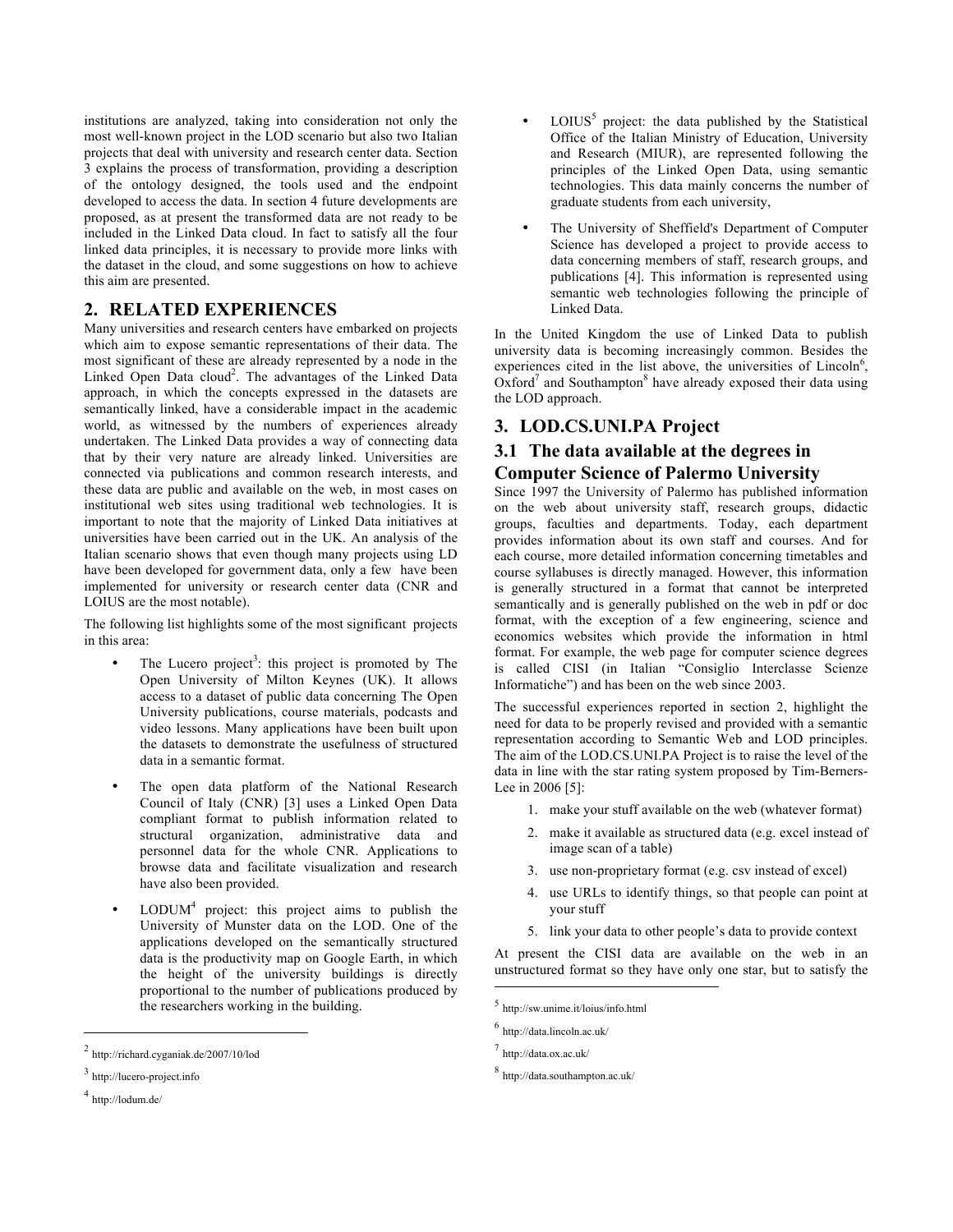five star criteria they must become Linked Data, linked with other datasets in the cloud.

### *3.1.1 Existing data*

This paper analyzes the part of the CISI database containing information about users (teaching staff and administrative staff), courses (with their modules) and subjects.

- The user table stores all the users belonging to the department and their roles. Besides general information such as name, surname and phone number, more specific data are also stored: role, home page and location of the office in the department. Teachers are classified into professors, associates, researchers and visiting professors.
- The subject table contains specific information about the subjects taught at the department. Each subject is identified by its name, identifier code and the number of modules (in fact a subject can be divided into two or more modules). Further information is provided about its credit value according to the ECTS (European Credit Transfer System) and indications are included as to whether Erasmus students are eligible to take exams in the subject.
- The module table contains information about its name, code and module home page; each module is associated to a subject and to a professor.

### **3.2 Data transformation process**

The data transformation process adopted by the project consisted of three phases: ontology building, data extraction and storing, and access interface creation, as shown in figure 1.



**Figure 1: Transformation process phases**

In the ontology building phase, a specific ontology was created in accordance with Semantic Web and Linked Open Data principles and guidelines, using existing ontologies. AIISO and AIISO Roles and FOAF provided some classes and properties for academic information and user information respectively. Considering that some information is related specifically to the Italian University system and some entities such as the ECTS values and Erasmus eligibility is not included in these ontologies, it was necessary to develop a more extensive ontology .

The starting point of the data extraction phase was the database described above. In this phase, extraction technologies (i.e. dumpbased extraction) and instruments (i.e. Triplify, ARC2) were opportunely configured and used. In particular, in this phase, Triplify was used to query the database and extract RDF triples and ARC2 was used for the triple store.

In the third phase, a SPARQL Endpoint was created to access the triples contained in the triple store. More detailed information about ontology, extraction and storing processes and access interfaces are provided respectively in 3.2.1, 3.2.2 and 3.2.3.

### *3.2.1 Ontology building*

The reuse of existing data and in particular of existing ontologies is crucial in the logic of Linked Open Data and the ontology built follows this guideline. AIISO (Academic Institution Internal Structure Ontology) [6] and AIISO Roles [7] ontologies were partially reused. AIISO provides classes and properties to describe internal university organizations, while AIISO Roles provides information about academic roles. The following tables show the main classes and properties reused from the two ontologies.

|                   | <b>AIISO</b> | <b>AIISO Roles</b> |  |  |  |
|-------------------|--------------|--------------------|--|--|--|
| <b>Classes</b>    | Department   | Professor          |  |  |  |
|                   | Faculty      | Associate          |  |  |  |
|                   | Module       | Researcher         |  |  |  |
|                   | Subject      | Visiting Professor |  |  |  |
| <b>Properties</b> | code         |                    |  |  |  |
|                   | name         |                    |  |  |  |
|                   | part of      |                    |  |  |  |

Table 1 : Concepts and properties from AIISO

It was necessary to extend these ontologies and adapt them to suit the Italian university structure because these ontologies were built for the United Kingdom universities organization and the Italian scenario is quite different. For this reason, certain properties have been added to Subject and Module: 'cfu' defines how many hours of lectures and study are necessary, 'period' indicates teaching periods, 'type' defines whether a Subject or a Module teaching period refers to a bachelor or master's degree and 'sector' defines the scientific field. In particular, the cfu property falls within the European Credit Transfer System which has been developed to facilitate the recognition of study periods abroad, thus improving the quality and volume of student mobility in Europe under the Erasmus program, and providing a credit accumulation system at European level. Some properties were also added to the teacher class: 'teacherOf' specifies which subject or module is taught by a teacher (in AIISO ontology this property describes which subjects or modules are taught at the university and not the professor who teaches them), 'room' shows the location of the teacher's room in the Department and 'receipt' defines the teacher's office hours for receiving students. Personal teacher data are indicated using FOAF ontology [8].

### *3.2.2 Data extraction and storing*

Information contained in the CISI SQL database was extracted using a dump-based technology that takes advantage of creating periodic archives containing database dumps; the same technology was also successfully used in the DBpedia project in conjunction with other Wikipedia extraction techniques [9]. Triplify was opportunely configured to extract dump information [10] and generate an RDF file containing N3 RDF triples for unambiguous resource identification through URIs, in agreement with Linked Open Data principles.  $ARC2^9$ , that natively supports PHP, allowed the creation of a triple store; it was necessary in the CISI LAMP architecture.

 $\overline{a}$ 

<sup>9</sup> https://github.com/semsol/arc2/wiki